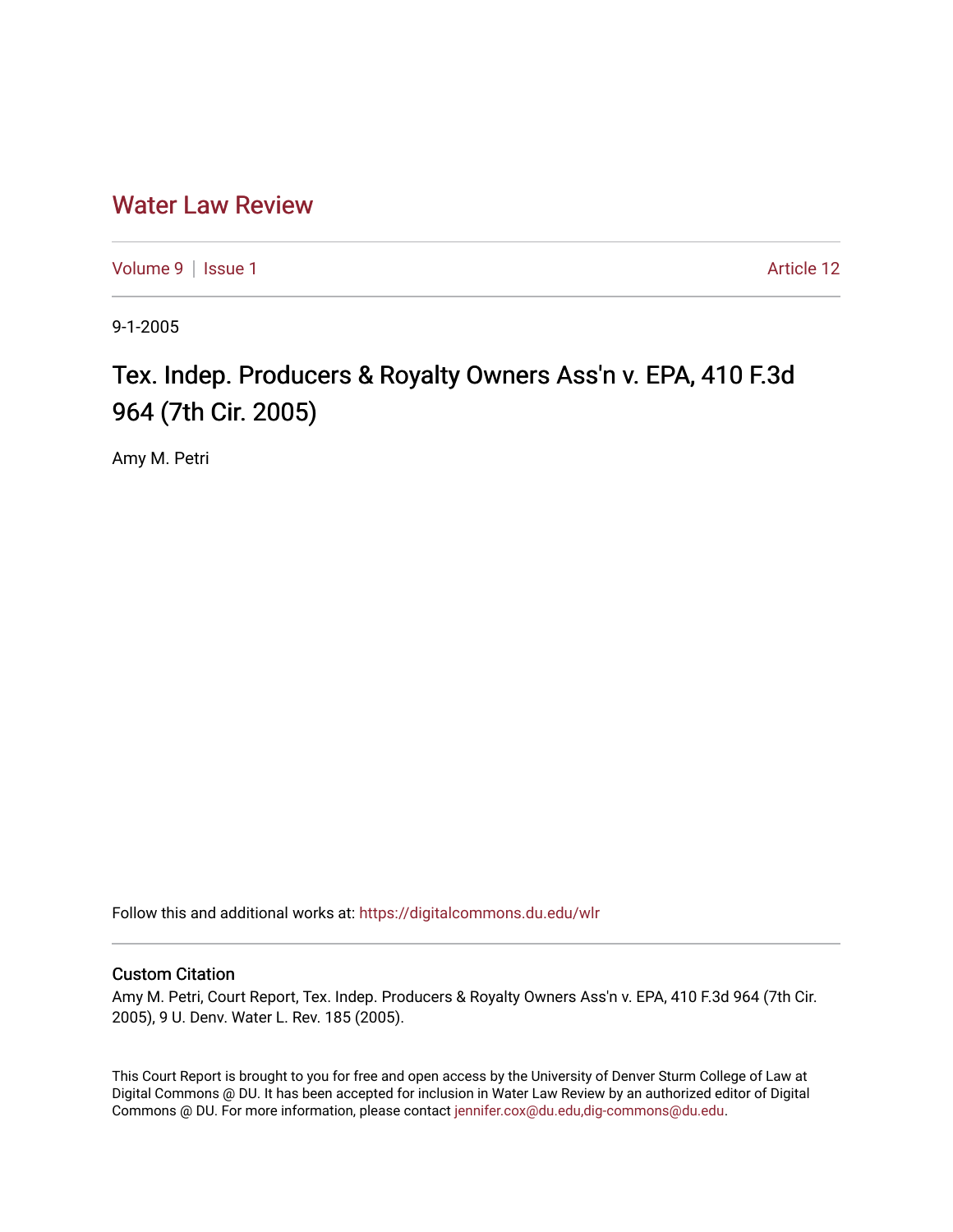necessary, but it does not permit a plaintiff to sue the United States alone.

*Charles P. Kersch, Jr.*

#### **UNITED STATES CIRCUIT COURTS**

#### **SEVENTH CIRCUIT**

**Tex. Indep. Producers & Royalty Owners Ass'n v. EPA, 410 F.3d 964 (7th Cir. 2005)** (holding: (1) NRDC failed to show causal connection between compliance with the EPA's General Permit and violation of the Clean Water Act; (2) EPA's General Permit did not violate the Clean Water Act requirement for public notice and public hearing; (3) the EPA complied with the Endangered Species Act when issuing the General Permit; and (4) a stay of judgment on whether Clean Water Act permit requirements affected oil and gas companies).

The Clean Water Act ("CWA") requires that the Environmental Protection Agency ("EPA") or authorized states issue permits to dischargers of pollutants. The EPA created a General Permit ("GP") for storm water discharges from both large and small construction sites. This GP only applied in jurisdictions where the EPA had not authorized the state or Indian Tribe to administer its own permitting program. Operators of large and small construction sites who desired to discharge storm water under this GP had to submit a Notice of Intent ("NOI") to the EPA. Next, they had to create, maintain, and implement a Storm Water Pollution Prevention Plan ("SWPPP"). Finally, they had to implement best management practices to ensure compliance with water quality standards.

The National Resources Defense Council ("NRDC") and several organizations filed petitions for review of the EPA's Final Action creating the GP in the U.S. Court of Appeals for the 7th Circuit. The NRDC alleged the GP violated the CWA by allowing discharge of pollutants without ensuring the discharge satisfied the standards set by the CWA. The NRDC also alleged the GP failed to provide a public hearing for complaints and that it violated the Endangered Species Act ("ESA"). Several organizations representing business interests in the oil and gas industry (collectively "Oil and Gas") challenged a regulation contained in the EPA GP, which required permit authorization for oil and gas companies and conflicted with a prior statute passed by Congress that granted the oil and gas companies some immunity from EPA regulation.

The NRDC represented members in potentially affected areas, but it failed to show a link between pollution from local construction activities and its members' reduced aesthetic and recreational enjoyment of